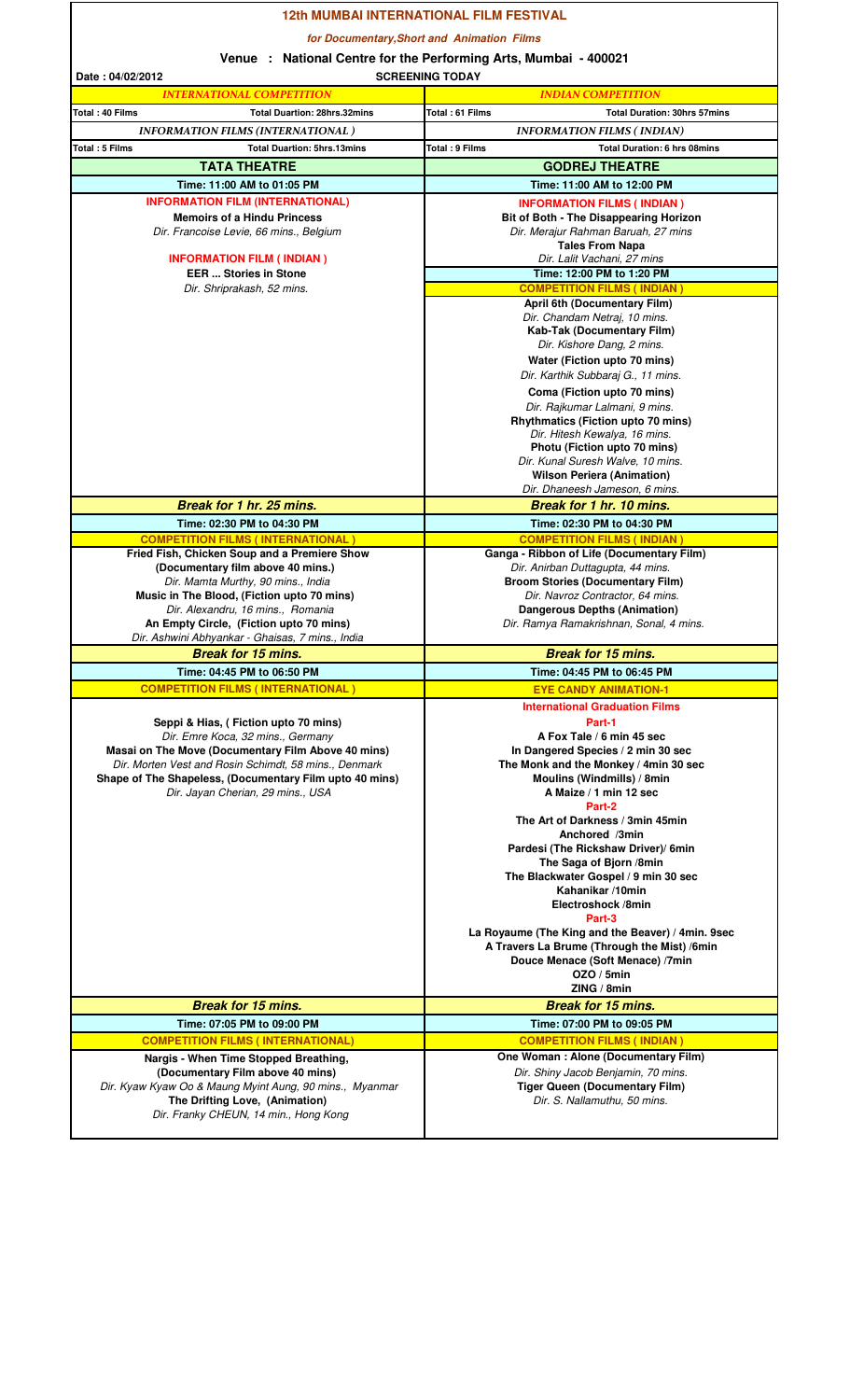|                                                                                                                                                                                                                                                                | <b>12 th MUMBAI INTERNATIONAL FILM FESTIVAL</b>                                                                                                                                                                                                                                                                                                                                                                                                                                                                         |  |
|----------------------------------------------------------------------------------------------------------------------------------------------------------------------------------------------------------------------------------------------------------------|-------------------------------------------------------------------------------------------------------------------------------------------------------------------------------------------------------------------------------------------------------------------------------------------------------------------------------------------------------------------------------------------------------------------------------------------------------------------------------------------------------------------------|--|
|                                                                                                                                                                                                                                                                | for Documentary, Short and Animation Films                                                                                                                                                                                                                                                                                                                                                                                                                                                                              |  |
| Venue : National Centre for the Performing Arts, Mumbai - 400021<br><b>SCREENING TODAY</b>                                                                                                                                                                     |                                                                                                                                                                                                                                                                                                                                                                                                                                                                                                                         |  |
| Date: 05/02/2012<br><b>TATA THEATRE</b>                                                                                                                                                                                                                        | <b>GODREJ THEATRE</b>                                                                                                                                                                                                                                                                                                                                                                                                                                                                                                   |  |
|                                                                                                                                                                                                                                                                |                                                                                                                                                                                                                                                                                                                                                                                                                                                                                                                         |  |
| Time: 11:00 AM to 01:00 PM                                                                                                                                                                                                                                     | Time: 11:00 AM to 12:00 PM                                                                                                                                                                                                                                                                                                                                                                                                                                                                                              |  |
| <b>INFORMATION FILMS (INTERNATIONAL)</b><br><b>Brokering News</b><br>Dir. Umesh Aggarwal, 60 mins., India<br>The King of Romance - Shammi Kapoor                                                                                                               | <b>INFORMATION FILMS (INDIAN)</b><br>Qasba Sanskriti: Amroha<br>Dir. Yousuf Saeed, 41 mins.<br><b>Easy Tech</b><br>Dir. Swati Chakraborty, 13 mins.                                                                                                                                                                                                                                                                                                                                                                     |  |
| Dir. Suresh Sharma, 55 mins., India                                                                                                                                                                                                                            | Time: 12:00 PM to 1:15 PM                                                                                                                                                                                                                                                                                                                                                                                                                                                                                               |  |
|                                                                                                                                                                                                                                                                | <b>COMPETITION FILMS (INDIAN)</b>                                                                                                                                                                                                                                                                                                                                                                                                                                                                                       |  |
|                                                                                                                                                                                                                                                                | One, Two (Fiction upto 70 mins)<br>Dir. Prantik Basu, 11 mins.<br><b>Twisted (Animation)</b><br>Dir. Giri Babu Vanam, 5 mins.<br>Gramaphone (Fiction upto 70 mins)<br>Dir. Magesh Kolleri, 14 mins.<br>The Hungry Tiger (Animation)<br>Dir. Delwyan Jude Remedios, 3 mins.<br><b>Good Morning Mumbai! (Animation)</b><br>Dir. Rajesh Thakare & Troy Vas, 12 mins.<br><b>New Beginning (Animation)</b><br>Dir. Mayur Dilip Kadu, 8 mins.<br>Unni (Animation)<br>Dir.Mayur, Ranjitha, Abhimanyu, Saheb, Abhilash, 8 mins. |  |
| Break for 1 hr. 30 mins.                                                                                                                                                                                                                                       | Break for 1 hr. 15 mins.                                                                                                                                                                                                                                                                                                                                                                                                                                                                                                |  |
| Time: 02:30 PM to 04:42 PM                                                                                                                                                                                                                                     | Time: 02:30 PM to 04:35 PM                                                                                                                                                                                                                                                                                                                                                                                                                                                                                              |  |
| <b>COMPETITION FILMS (INTERNATIONAL)</b>                                                                                                                                                                                                                       | <b>COMPETITION FILMS (INDIAN)</b>                                                                                                                                                                                                                                                                                                                                                                                                                                                                                       |  |
| Pink Saris, (Documentary Film above 40 mins)<br>Dir. Kim Longinotto, 96 min., UK<br>Job For a Witch, (Animation)<br>Dir. Carrie LUK, 3 mins., Hong Kong<br>Abel Versus Pitagoras, (Documentary Film upto 40 mins)<br>Dir. Jesus Nieto Esteban, 26 mins., Spain | A DROP (Fiction upto 70 mins)<br>Dir. Abhishek Pathak, 26 mins.<br>Into The Graveyard (Documentary Film)<br>Dir. Prathamesh V. Rane, 22 mins.<br>The Boxing Ladies (Documentary Film)<br>Dir. Anusha Nandakumar, 26 mins.<br>The Gift (Fiction upto 70 mins)<br>Dir. Atul Taishete, 19 mins.<br>The Eclipse of Taregna (Fiction upto 70 mins)                                                                                                                                                                           |  |
| <b>Break for 18 mins.</b>                                                                                                                                                                                                                                      | Dir. Rakesh Chaudhary, 21 mins.<br><b>Break for 10 mins.</b>                                                                                                                                                                                                                                                                                                                                                                                                                                                            |  |
| Time: 05:00 PM to 08:30 PM                                                                                                                                                                                                                                     | Time: 04:45 PM to 06:45 PM                                                                                                                                                                                                                                                                                                                                                                                                                                                                                              |  |
| <b>COMPETITION FILM (INTERNATIONAL)</b>                                                                                                                                                                                                                        | <b>EYE CANDY ANIMATION-2</b>                                                                                                                                                                                                                                                                                                                                                                                                                                                                                            |  |
| Jai Bhim Comrade, (Documentary Film above 40 mins)<br>Dir. Anand Patwardhan, 200 mins., India.                                                                                                                                                                 | The Human Condition<br>Part-1<br>The Stitches Speak (Tanko Bole Chhe) / 12min<br>No Limits / 45sec<br>They Will Come To Town / 1min.20sec<br>Neotel 'No Restrictions' / 1 min<br>Office Noise / 3 min 30 sec                                                                                                                                                                                                                                                                                                            |  |
| Note:-Duration of the film "Jai Bhim Comrade"                                                                                                                                                                                                                  | NSPCC 'Cartoon' / 1 min                                                                                                                                                                                                                                                                                                                                                                                                                                                                                                 |  |
| is 3 hrs 20 mins.<br>Hence slot is adjusted accordingly.                                                                                                                                                                                                       | Part-2<br>Du Riz de l'Armenie (The Rice of Armenia) / 6min<br>Cafard (Cockroach) / 5min<br>Swing of Change / 6min 32sec<br>Only Human / 2min<br>Sexteens / 5min 19 sec<br>We Miss You / 1min 30sec<br>Part-3<br>Heartstrings / 3 min<br>Le Taxidermiste / 6min 50sec<br>Les Chiens Isoles (The Lonely Dogs) / 6min 50 sec<br>366 Tage (366 Days) / 12min<br>The Little Boy and the Beast / 7min<br>Ryan / 8min                                                                                                          |  |
|                                                                                                                                                                                                                                                                | <b>Break for 15 mins.</b>                                                                                                                                                                                                                                                                                                                                                                                                                                                                                               |  |
|                                                                                                                                                                                                                                                                | Time: 07:00 PM to 09:05 PM                                                                                                                                                                                                                                                                                                                                                                                                                                                                                              |  |
|                                                                                                                                                                                                                                                                | <b>COMPETITION FILMS (INDIAN)</b><br>Inshallah, Football (Documentary Film)<br>Dir. Ashvin Kumar, 80 mins.<br>Incurable India (Documentary Film)<br>Dir. Umesh Aggarwal, 40 mins.                                                                                                                                                                                                                                                                                                                                       |  |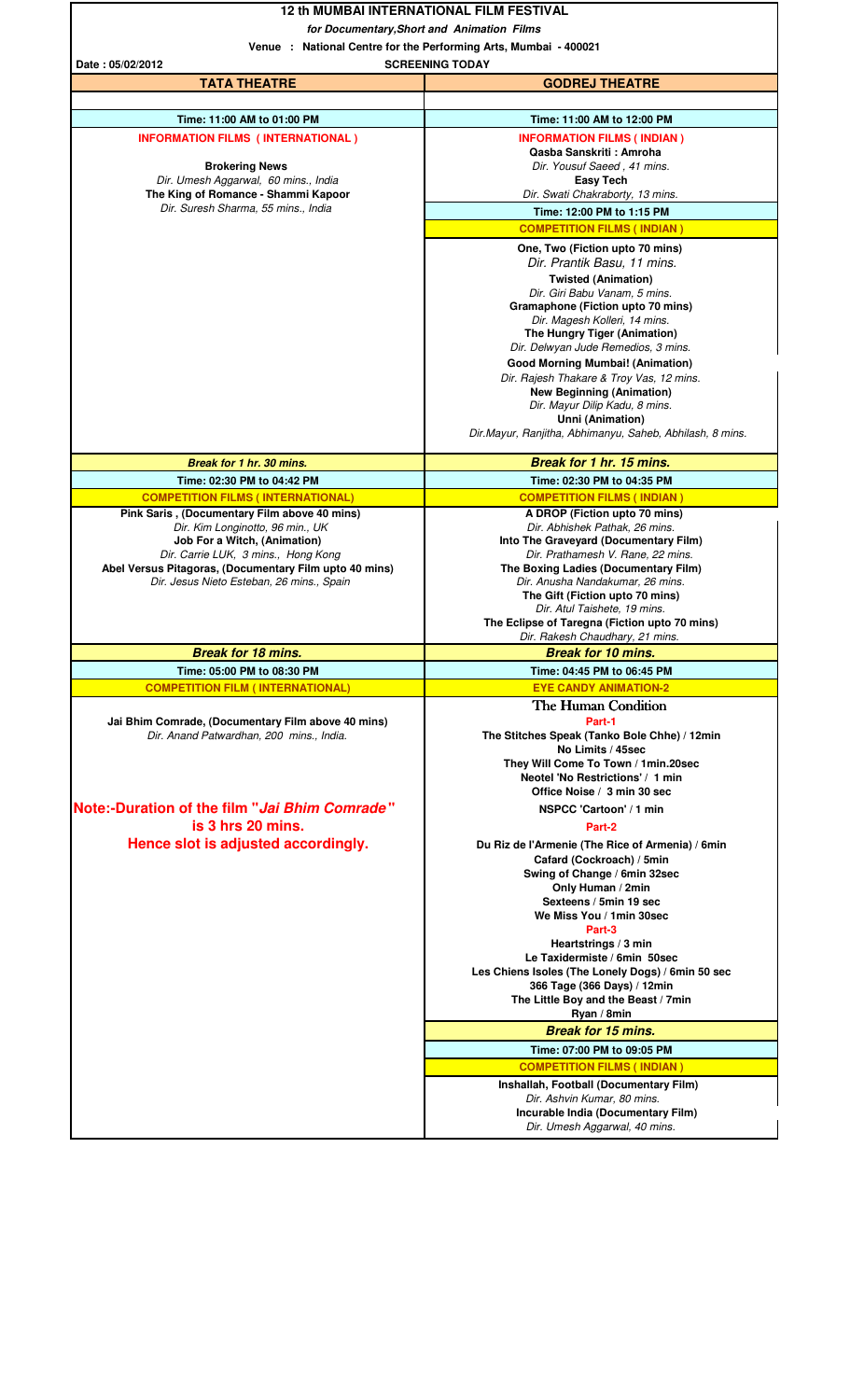| <b>12 th MUMBAI INTERNATIONAL FILM FESTIVAL</b>                                             |                                                                                   |
|---------------------------------------------------------------------------------------------|-----------------------------------------------------------------------------------|
|                                                                                             | For Documentary, Short and Animation Films                                        |
|                                                                                             | Venue : National Centre for the Performing Arts, Mumbai - 400021                  |
| Date: 06/02/2012                                                                            | <b>SCREENING TODAY</b>                                                            |
| <b>TATA THEATRE</b>                                                                         | <b>GODREJ THEATRE</b>                                                             |
|                                                                                             |                                                                                   |
| Time: 11:00 AM to 12:55 PM                                                                  | Time: 11:00 AM to 01:05 PM                                                        |
|                                                                                             |                                                                                   |
| <b>INFORMATION FILM (INTERNATIONAL)</b>                                                     | <b>COMPETITION FILMS (INDIAN)</b>                                                 |
| Osamu Tezuka's Buddha<br>Dir. Kozo Morishita, 111 mins., Japan                              | <b>Partners in Crime (Documentary Film)</b><br>Dir. Paromita Vohra, 95 mins.      |
|                                                                                             | A Dream called America (Documentary Film)                                         |
|                                                                                             | Dir. Anoop Sathyan, 24 mins.                                                      |
| Break for 1 hr. 35 mins.                                                                    | Break for 1 hr. 25 mins.                                                          |
| Time: 02:30 PM to 04:40 PM                                                                  | Time: 02:30 PM to 04:30 PM                                                        |
| <b>COMPETITION FILMS (INTERNATIONAL)</b>                                                    | <b>COMPETITION FILMS (INDIAN)</b>                                                 |
| Miyar House, (Documentary Film above 40 mins)                                               | The Man Who Moved the Mountain (Documentary Film)                                 |
| Dir. Ramchandra PN, 76 mins., India<br>Womb of The World, (Documentary Film above 40 mins)  | Dir. Kundan Ranjan, 26 mins.<br>Mindscapes Of Love And Longing (Documentary Film) |
| Dir. Rajendra Srivathsa Kondapalli, 47 mins., India                                         | Dir. Arun Chadha, 56 mins.                                                        |
|                                                                                             | At the Stairs (Documentary Film)                                                  |
|                                                                                             | Dir. Rajesh S. Jala, 29 mins.                                                     |
| <b>Break for 10 mins.</b>                                                                   | <b>Break for 15 mins.</b>                                                         |
| Time: 04:50 PM to 06:50 PM                                                                  | Time: 04:45 PM to 06:45 PM                                                        |
| <b>COMPETITION FILMS (INTERNATIONAL)</b>                                                    | <b>EYE CANDY ANIMATION-3</b>                                                      |
| Trafficked - The Reckoning, (Documentary Film above 40 mins)                                | <b>Award -Wining International Short Films</b><br>Part-1                          |
| Dir. Luigi Acquisto, 54 mins., Australia                                                    | Paths of Hate / 10min                                                             |
| Panda Farnana, A Disturbing Congolese, (Docu.Film above 40mins)                             | The Eagleman Stag / 9 min                                                         |
| Dir. Francoise Levie, 56 mins., Belgium.                                                    | Happy Anniversary / 8 min<br>Landrover 'Claynation' / 50 sec                      |
|                                                                                             | Coke Zero 'Happy Kingdom' / 50sec                                                 |
|                                                                                             | Audi 'Unboxed' / 50 sec                                                           |
|                                                                                             | Part-2                                                                            |
|                                                                                             | Compare the Meerkat 'Bloopers' / 50sec                                            |
|                                                                                             | Cravendale 'Cats with Thumbs' / 50sec<br>Last Fall / 6min                         |
|                                                                                             | Madagascar, A Journey Diary / 11min                                               |
|                                                                                             | Tuurngait / 6min                                                                  |
|                                                                                             | The Last Norwegian Troll / 13min                                                  |
|                                                                                             | Part-3<br>Kia 'Hamsters-(Kia Soul) 'This or That' / 1 min                         |
|                                                                                             | Activision DJ Hero / 2 min                                                        |
|                                                                                             | Pepsi 'Rising' / 1 min                                                            |
|                                                                                             | Audi 'Hummingbird' / 1 min                                                        |
|                                                                                             | Morining Stroll / 6 min                                                           |
|                                                                                             | Luminaris / 6 min<br>Paperman / 6 min                                             |
|                                                                                             | The Lost Thing / 15 min                                                           |
|                                                                                             |                                                                                   |
| <b>Break for 10 mins.</b>                                                                   | <b>Break for 15 mins.</b>                                                         |
| Time: 07:10 PM to 09:10 PM                                                                  | Time: 07:00 PM to 09:00 PM                                                        |
| <b>COMPETITION FILMS (INTERNATIONAL)</b>                                                    | <b>COMPETITION FILMS (INDIAN)</b>                                                 |
| Home, (Documentary Film above 40 mins),<br>Dir. Olga Maurina, 95 mins., Russian Federation. | All Rise For Your Honour (Documentary Film)<br>Dir. Sumit Khanna, 78 mins.        |
| The Decisive Moment, (Fiction upto 70 mins)                                                 | The Black Hole (Fiction upto 70 mins)                                             |
| Dir. Wong Wai-kit, 30 mins., Hong Kong                                                      | Dir. Tanmayee Deo & Dnyanesh Zoting, 36 mins.                                     |
|                                                                                             |                                                                                   |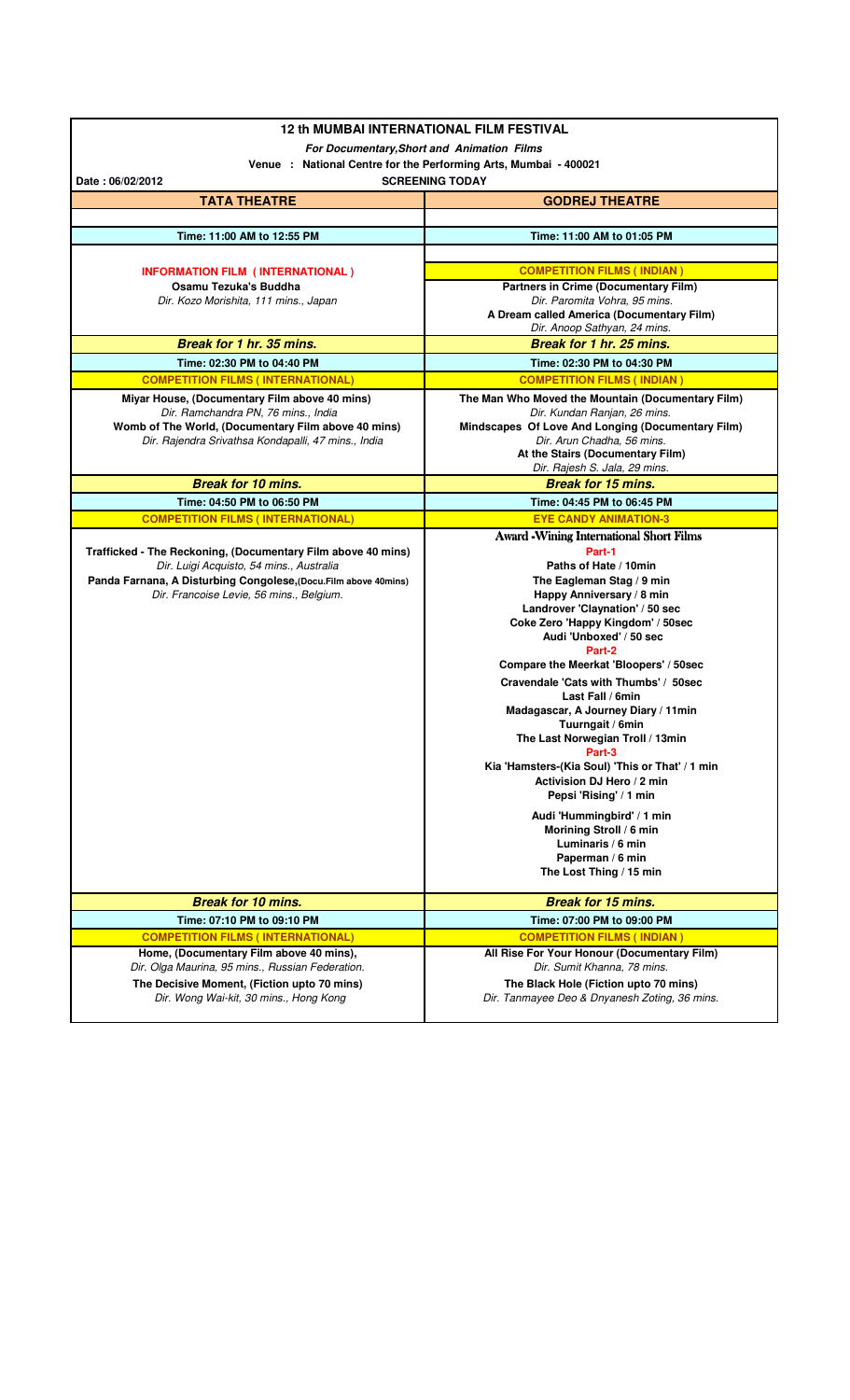|                                                                                                      | <b>12 th MUMBAI INTERNATIONAL FILM FESTIVAL</b>                            |
|------------------------------------------------------------------------------------------------------|----------------------------------------------------------------------------|
| <b>For Documentary, Short and Animation Films</b>                                                    |                                                                            |
| Venue : National Centre for the Performing Arts, Mumbai - 400021                                     |                                                                            |
| Date: 07/02/2012                                                                                     | <b>SCREENING TODAY</b>                                                     |
| <b>TATA THEATRE</b>                                                                                  | <b>GODREJ THEATRE</b>                                                      |
|                                                                                                      |                                                                            |
| Time: 11:00 AM to 01:10 PM                                                                           | Time: 11:00 AM to 01:10 PM<br><b>COMPETITION FILMS (INDIAN)</b>            |
| <b>INFORMATION FILM (INTERNATIONAL)</b>                                                              |                                                                            |
| SOS                                                                                                  | <b>Adwait Sangeet (Documentary Film)</b><br>Dir. Makarand Brahme, 90 mins. |
| Dir. Saikhom Ratan and R K Suresh, 21 mins., India<br><b>INFORMATION FILMS (INDIAN)</b>              |                                                                            |
| 20 Years In Migrant Camps                                                                            | <b>Three Fifteen (Animation)</b><br>Dir. Aditya Tawde, 6 mins.             |
| Dir. Anil K. Razdan, 52 mins.                                                                        | Aaliya (Fiction upto 70 mins)                                              |
| <b>Valley of Green Heritage</b>                                                                      | Dir. Rajiv Mohite, 25 mins.                                                |
| Dir. Ashim Dutta, 52 mins.                                                                           |                                                                            |
| <b>Break for 1 hr. 20 mins.</b>                                                                      | <b>Break for 1 hr. 20 mins.</b>                                            |
| Time: 02:30 PM to 04:40 PM                                                                           | Time: 02:30 PM to 04:30 PM                                                 |
|                                                                                                      |                                                                            |
| <b>COMPETITION FILMS (INTERNATIONAL)</b>                                                             | <b>COMPETITION FILMS (INDIAN)</b>                                          |
|                                                                                                      | Sathyu - A Bhopali Activisit (Documentary Film)                            |
| Oh My God, What Happens                                                                              | Dir. Mukesh Sharma, 26 mins.                                               |
| These People Have, What Wearines Have I<br>(Documentary Film Above 40 mins)                          | The Last Irani Chai (Documentary Film)<br>Dir. Khalid Mohamed, 46 mins.    |
| Dir. Vicente Peref Herrero, 72 mins., Spain                                                          | Pensou - Do The Right (Animation)                                          |
|                                                                                                      | Dir. Milind A. Kuri, 10 mins.                                              |
| Dreaming Taj Mahal (Documentary Film above 40 mins)<br>Dir. Nirmal Chander, 51 mins., India.         | The Little Kalari Warriors (Animation)<br>Dir. Anand S. Babu, 4 mins.      |
|                                                                                                      | The Real Millionaire (Fiction upto 70 mins)                                |
|                                                                                                      | Dir. Piyush Thakur, 19 mins.                                               |
|                                                                                                      | Yeh Galiyaan (Fiction upto 70 mins)                                        |
|                                                                                                      | Dir. Gaurav P. Singh, 4 mins.                                              |
| <b>Break for 10 mins.</b>                                                                            | <b>Break for 15 mins.</b>                                                  |
| Time: 04:50 PM to 06:45 PM                                                                           | Time: 04:45 PM to 06:45 PM                                                 |
|                                                                                                      |                                                                            |
| <b>COMPETITION FILMS (INTERNATIONAL)</b>                                                             |                                                                            |
|                                                                                                      | <b>COMPETITION FILMS (INDIAN)</b>                                          |
| I Am Your Poet (Documentary Films upto 40 mins)                                                      | <b>Anthony Gonsalves</b>                                                   |
| Dir. Nitin Kumar Pamnani, 40 mins., India                                                            | The Music Legend (Documentary Film)                                        |
| Not White -Black (Documentary Film above 40 mins)                                                    | Dir. Ashok Rane, 58 mins.                                                  |
| Dir. Konstantin Esadze, 56 mins., Georgia.                                                           | Its The Same Story (Animation)                                             |
| The Storyteller (Animation)<br>Dir. Nandita Jain, 10 mins., UK                                       | Dir. Nina Sabnani, 14 mins.                                                |
| <b>Puff The Magic Dragon (Animation)</b>                                                             | <b>Mullaitivu Saga (Documentary Film)</b><br>Dir. S. Someetharan, 40 mins. |
| Dir. Ho Ka-ho, 5 mins., Hong Kong                                                                    |                                                                            |
|                                                                                                      |                                                                            |
| <b>Break for 15 mins.</b>                                                                            | <b>Break for 15 mins.</b>                                                  |
| Time: 07:00 PM to 09:00 PM                                                                           | Time: 07:00 PM to 09:10 PM                                                 |
| <b>COMPETITION FILMS (INTERNATIONAL)</b>                                                             | <b>COMPETITION FILMS (INDIAN)</b>                                          |
|                                                                                                      |                                                                            |
| Mahaasweta Devi Close - Up (Documentary Film upto 40 mins)<br>Dir. Moni Bency J. J., 39 mins., India | Visible Bra Straps (Fiction upto 70 mins)<br>Dir. Ajitesh Sharma, 44 mins. |
| Will There Be A Theatre Up There ? (Doc. Film above 40 mins)                                         | The Rat Race (Documentary Film)                                            |
| Dir. Nana Janelidze, 55 mins., Georgia.                                                              | Dir. Miriam Chandy Menacherry, 51 mins.                                    |
| Rock and Egg (Fiction upto 70 mins)<br>Dir. Romi Meitei, 14 mins., India                             | Sodden (Fiction upto 70 mins)<br>Dir. Sajeev Pazhoor, 29 mins.             |

 $\overline{\phantom{a}}$